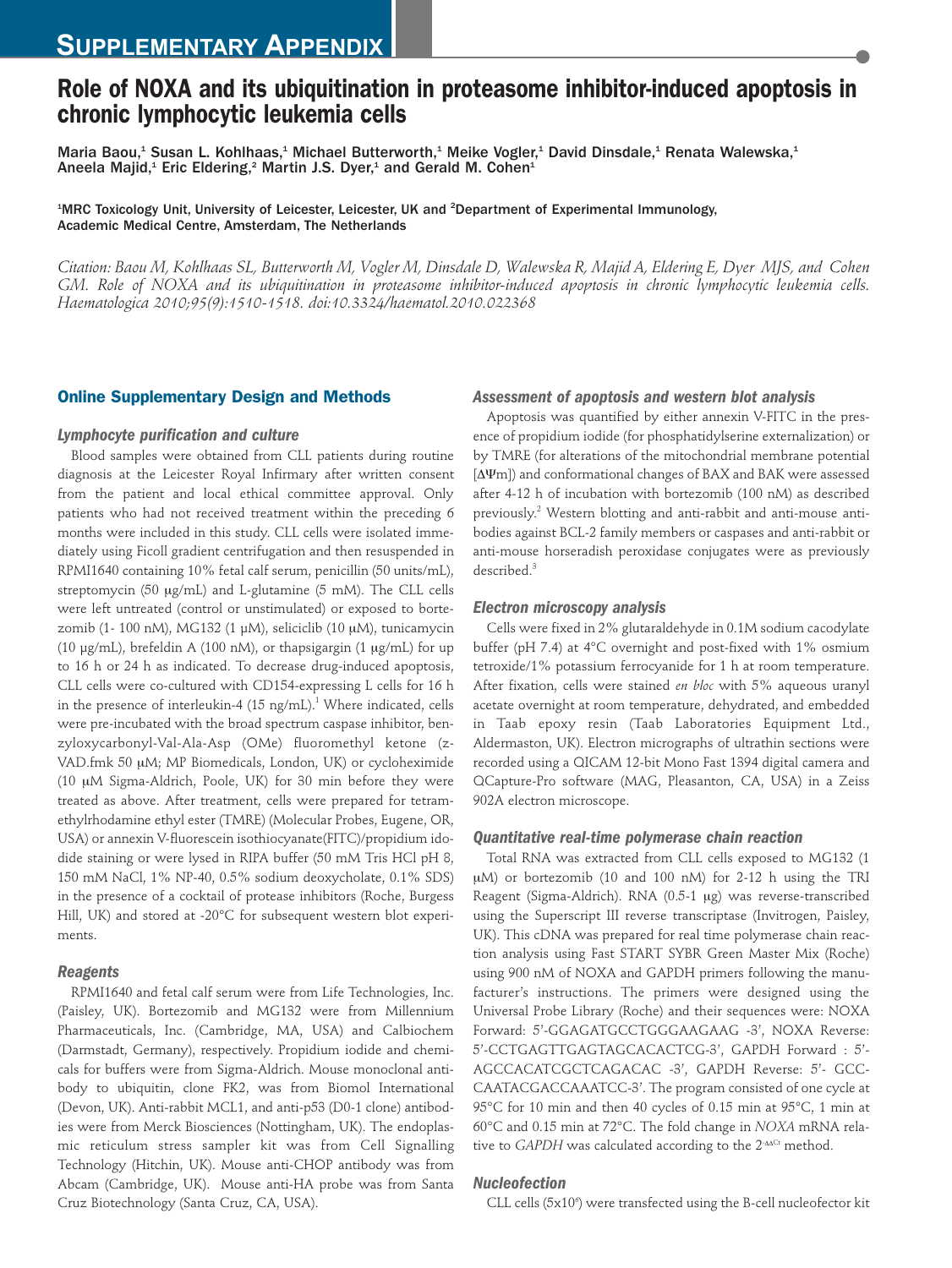from Amaxa (Lonza Cologne, Germany) following the instructions of the manufacturer using program X-001. NOXA short interfering RNA (siRNA) (s10709 and 6019) and negative control siRNA 1 were provided by Ambion (Austin, TX, USA) and were used at 30 nM. Cells were pre-incubated for 4 h before they were exposed to bortezomib (10 nM) for 12 and 16 h. Cytotoxicity caused by nucleofection was assayed by transfecting cells with the negative control siRNA 1 as above but the cells were then left unstimulated up to 16 h. The

sequences for the NOXA siRNA were: S10709: Sense: AGUCGAGUGUGCUACUCAAtt, antisense: UUGAGUAGCACA CUCGACUtc, 6019: Sense: GGAACCUGACUGCAUCAAAtt, antisense; UUUGAUGCAGUCAGGUUCCtg. At the end of the incubation period, apoptosis was measured by TMRE or annexin-propidium iodide staining as described above or cells were lysed in RIPA buffer for subsequent western blot analysis.

#### **References**

1. Vogler M, Butterworth M, Majid A, Walewska RJ, Sun XM, Dyer MJ, et al. Concurrent up-regulation of BCL-XL and BCL2A1 induces approximately 1000-fold resistance to ABT-737 in chronic lymphocytic leukemia. Blood.

2009;113(18):4403-13.

- 2. Vogler M, Dinsdale D, Sun XM, Young KW, Butterworth M, Nicotera P, et al. A novel paradigm for rapid ABT-737-induced apoptosis involving outer mitochondrial membrane rupture in primary leukemia and lymphoma cells. Cell Death Differ. 2008;15(5):820-30.
- 3. Dewson G, Snowden RT, Almond JB, Dyer MJ, Cohen GM. Conformational change and mitochondrial translocation of Bax accompany proteasome inhibitor-induced apoptosis of chronic lymphocytic leukemic cells. Oncogene. 2003; 22(17):2643-54.



Online Supplementary Figure S1. (A) Proteasome inhibitors cause the accumulation of ubiquitinated proteins in CLL cells. Western blot analysis using a mouse monoclonal antibody against ubiquitin in lysates prepared from CLL cells exposed to bortezomib and MG132 at the concentrations indicated for 2- 16 h. The accumulation of ubiquitinated proteins indicates the efficiency of the proteasome inhibitors in inhibiting protein degradation. The percentage of phosphatidylserine-positive cells is shown below the plot. (B) CLL cells from one patient were exposed to bortezomib (100 nM) for 12 h and monitored for conformational change in BAK (black thick line, left panel) and BAX (black thick line, right panel) protein compared to unstimulated cells (black thin line in both panels) using conformation-specific monoclonal antibodies for BAK and BAX and FACS analysis.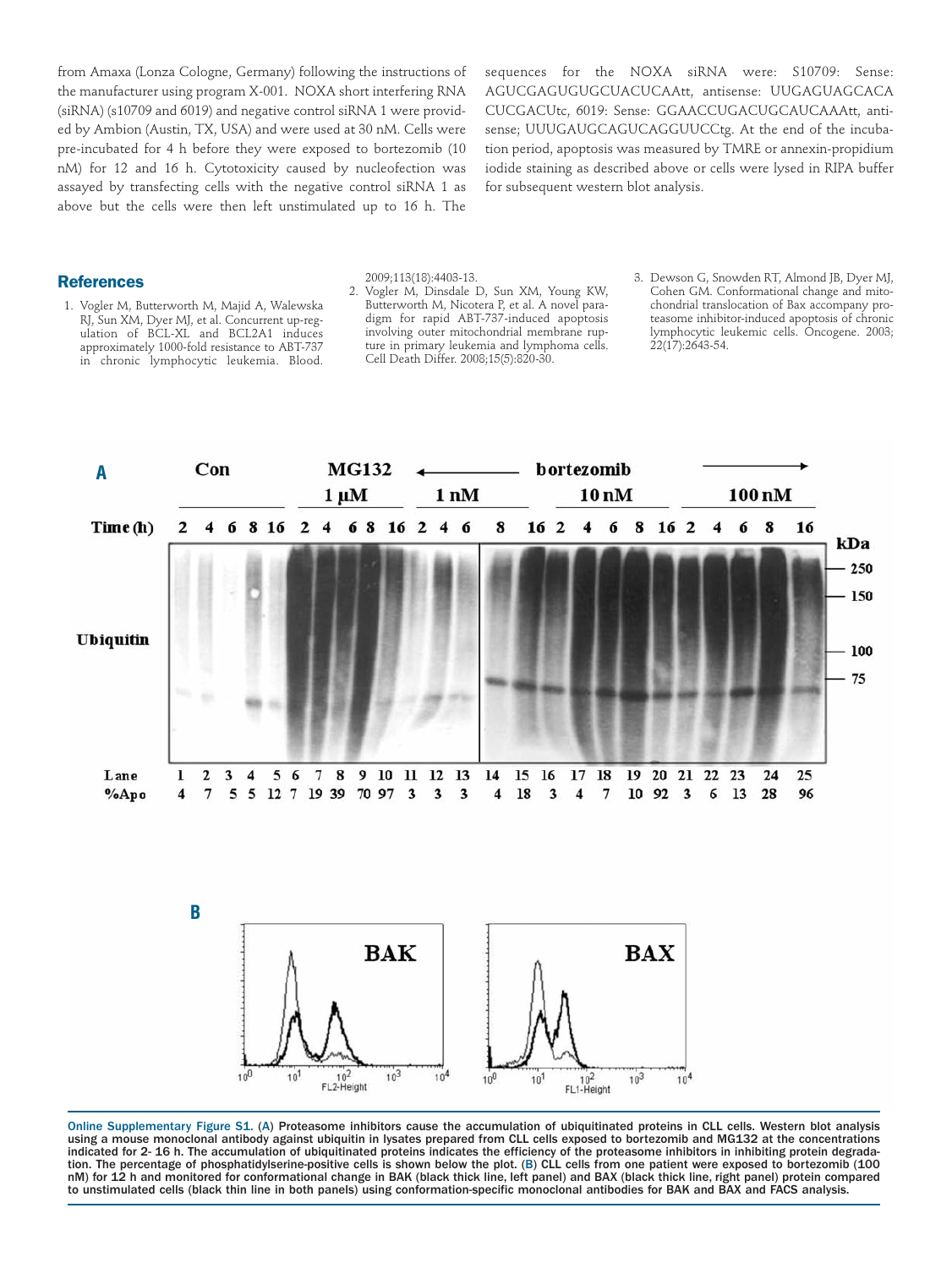

Online Supplementary Figure S2. Induction of TP53 following proteasomal inhibition in CLL cells. (A) CLL cells, from a patient with a deletion in one and mutation in the second TP53 allele, were exposed to MG132 or bortezomib at the indicated concentrations for 4-16 h. Stabilization of TP53 protein was<br>monitored by western blot analysis using a monoclonal antibody recognizi these CLL cells. The percentage of apoptotic cells, as assessed by phosphatidylserine externalization (PS+ cells), is shown below the plot. (B) The MEC1 cell line bearing a frameshift deletion in *TP53* was exposed to MG132 or bortezomib (10 nM) for 4-16 h. TP53 levels were monitored as in (A). NOXA protein was also significantly induced in these cells. The percentage of PS<sup>+</sup> cells is shown below the plot.



Online Supplementary Figure S3. Bortezomib induces an increase in mRNA for *MCL1* and *Dnmt1* but not *TP53*. Quantitative real time polymerase chain reaction results for *TP53* (A), *MCL1L* (B), and *Dnmt1* (C) mRNA levels from CLL cells, from up to seven patients, which were exposed to either MG132 or bortezomib for 2-12 h. The results shown represent the mean  $\pm$  sem of the relative to GAPDH mRNA fold change in either TP53 (n=7), MCL1L (n=4) or Dnmt1 (n=5) mRNA levels as calculated by the  $2^{\text{max}}$  method.